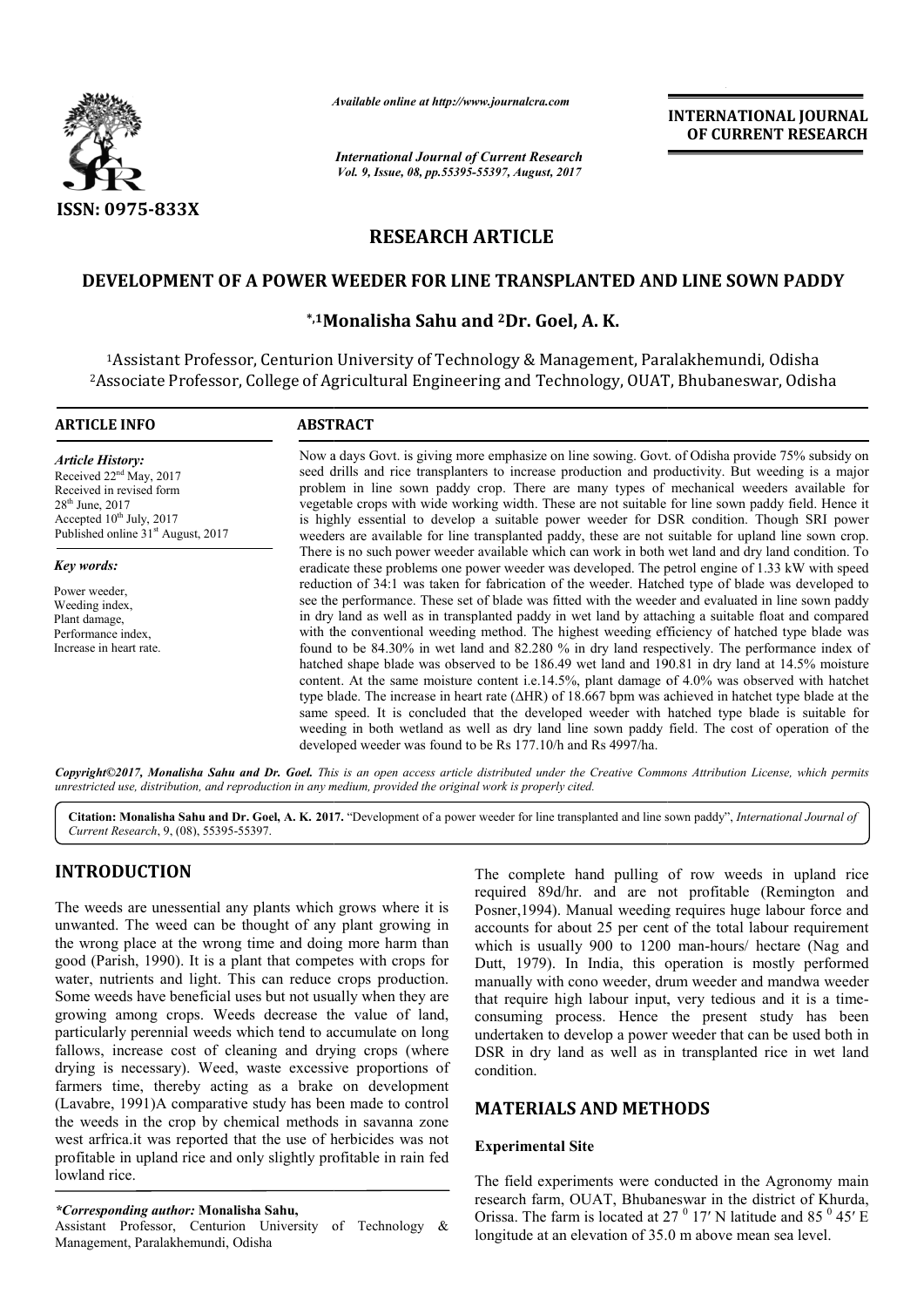### **Selection of prime mover**

1.33 kW petrol engine with 6500 rated rpm having a gear reduction of 34:1 (190 rotor shaft rpm) was selected for the weeder.

| <b>Table 1. Specifications of Power weeder</b> |  |  |
|------------------------------------------------|--|--|
|------------------------------------------------|--|--|

| Sl No        | Specifications                    | Values                         |
|--------------|-----------------------------------|--------------------------------|
| 1.           | Type of machine                   | Engine operated                |
| $\mathbf{2}$ | Dimensions in cm                  |                                |
|              | Length                            | 141.00                         |
|              | Width                             | 58.00                          |
|              | Height                            | 21.00                          |
| 3.           | Power                             | 1.78 hp 2-stroke petrol engine |
|              |                                   | (Maruyama, Japan), 6500 rpm    |
| 4.           | Weight, kg                        | 20.4                           |
| 5.           | Type of float                     | PVC float (Sharp Garuda make)  |
| 6.           | Number of rows                    | 2                              |
| 7.           | Row spacing, cm                   | 20                             |
| 8.           | Handle                            |                                |
| 9.           | Material and size                 | MS pipe, 25 mm dia.            |
| 10.          | Position                          | Front of weeder                |
| 11.          | Spacing between two<br>handle, mm | 580                            |

### **Design of Blades**

The interaction between soil and machines takes placeat the blades thus by improving their geometry the power required and the size of machine will reduce.

- Blades are attached to a flange mounted on a rotating shaft usually by nuts & bolts.
- Hatchet- Shaped Blades are fabricated.



**Fig. 1. Hatchet type blade**





**Fig. 3. Top view of the developed power weeder**

#### **Performance Evaluation**

Fig. 3. Top view of the developed power weeder<br>Performance Evaluation<br>Prototype of power weeder was tested under: Both the field conditions i.e. dry land as well as wet land in sandy loam soil for its performance evaluation with different combinations of soil-machine parameters. A field was divided into three equal block sizes according to randomized complete block design. The power weeder was tested for 2 h in the field at each level of soil moisture content. The following performance indicators were calculated using the observed data in the field: dry and as well as wet land in sandy loam s<br>its performance evaluation with different combinations<br>1-machine parameters. A field was divided into three eq<br>ock sizes according to randomized complete block desig<br>e power wee

#### **Weeding efficiency**

Weeding efficiency is a ratio of the number of weeds removed by a weeder and the number present in unit area and is expressed as:

Weeding efficiency, 
$$
(\%
$$
)

$$
e = \frac{w_1 - w_2}{w_1} \times 100 \dots (3)
$$

Where, W1 = Number of weeds before weeding, and  $W2$  = Number of weeds after weeding.

#### **Plant damage**

The percentage of plant damage that were caused due to operation of different weeders was determined by counting the no. of uprooted or damaged plants in a r relation percentage of plant damage that were caused due to<br>tion of different weeders was determined by counting the<br>f uprooted or damaged plants in a row and by using the

$$
D = \frac{Q_1 - Q_2}{Q_1} X 100 \dots (4)
$$

Where,

Q1=no of plants in 10 m row length before weeding Q2=no of plants in 10 m row length after weeding

#### **Field capacity**

Field capacity (ha/h) was computed by recording the area weeded during each trial run in a given time interval. With the help of stopwatch, time was recorded for respective trial run along with area covered. plants in 10 m row length before weeding<br>plants in 10 m row length after weeding<br>acity<br>acity<br>da/h) was computed by recordin<br>uring each trial run in a given time interva<br>opwatch, time was recorded for respective<br>area cover

$$
TFC = \frac{\text{Width}(W) \text{ mX Speed}(V) \text{ km/h}}{10} \text{ (ha/h)} \dots \dots \text{ (5)}
$$

#### **Performance index**

The performance index of the weeder can be calculated by multiplying field capacity, weeding efficiency, plant damage